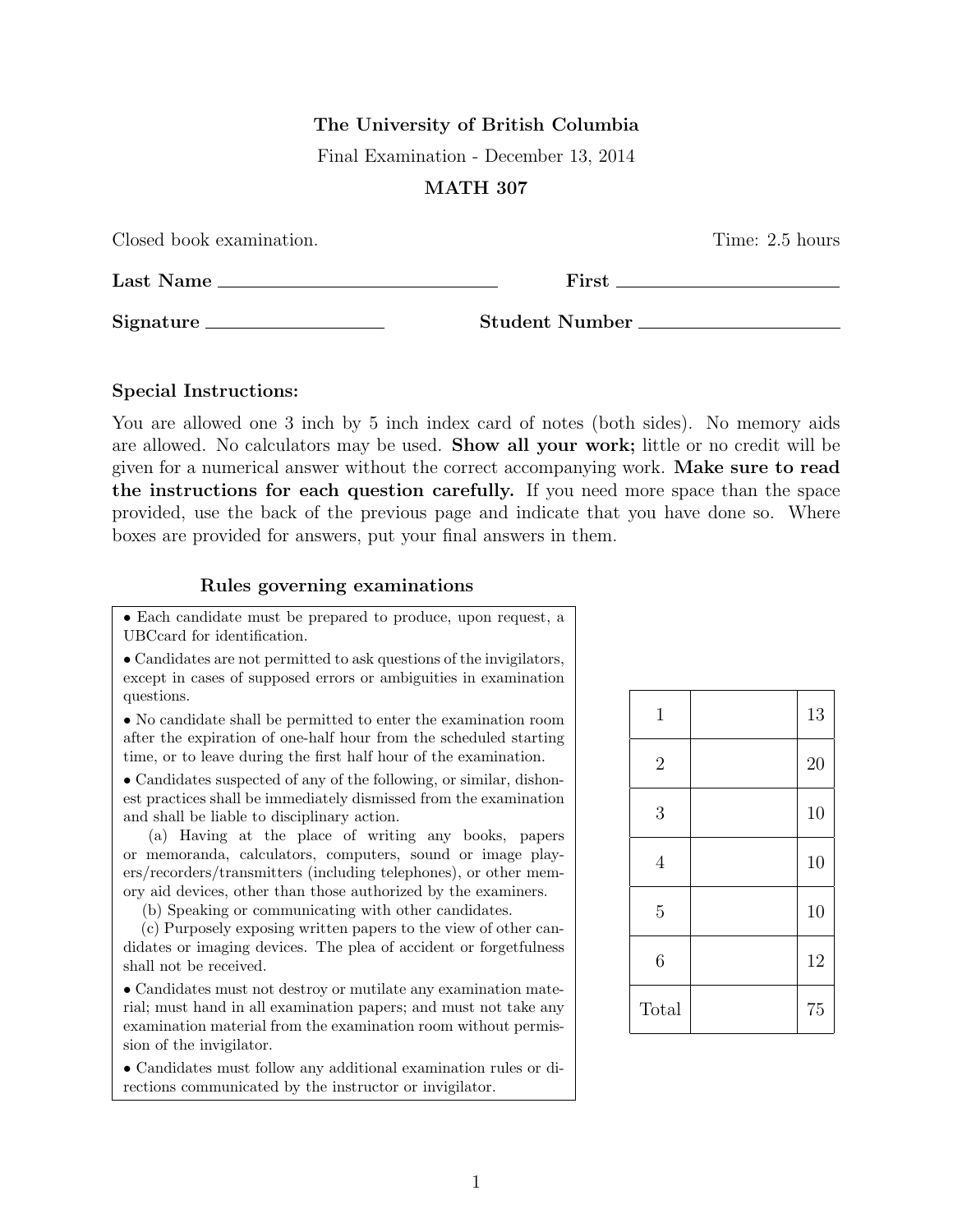1. Consider the following incidence matrix.

$$
\begin{bmatrix} & 1 & 2 & 3 & 4 \\ 1 & -1 & 1 & 0 & 0 \\ 2 & 0 & -1 & 1 & 0 \\ 3 & 0 & 0 & -1 & 1 \\ 4 & 0 & -1 & 0 & 1 \\ 5 & 1 & 0 & 0 & -1 \end{bmatrix}
$$

(a) (3 pts) Beginning with the nodes pictured below, draw the graph corresponding with the above incidence matrix. Recall that rows correspond with edges and columns correspond with nodes. Number each edge as indicated by the number next to each row. Number each node as indicated by the number above each column.







(b) (10 pts) Now suppose that edges 1, 2, and 3 each have resistance equal to one, but edges 4 and 5 have resistance equal to two. What is the effective resistance between nodes 1 and 2? (Put your answer on the next page.)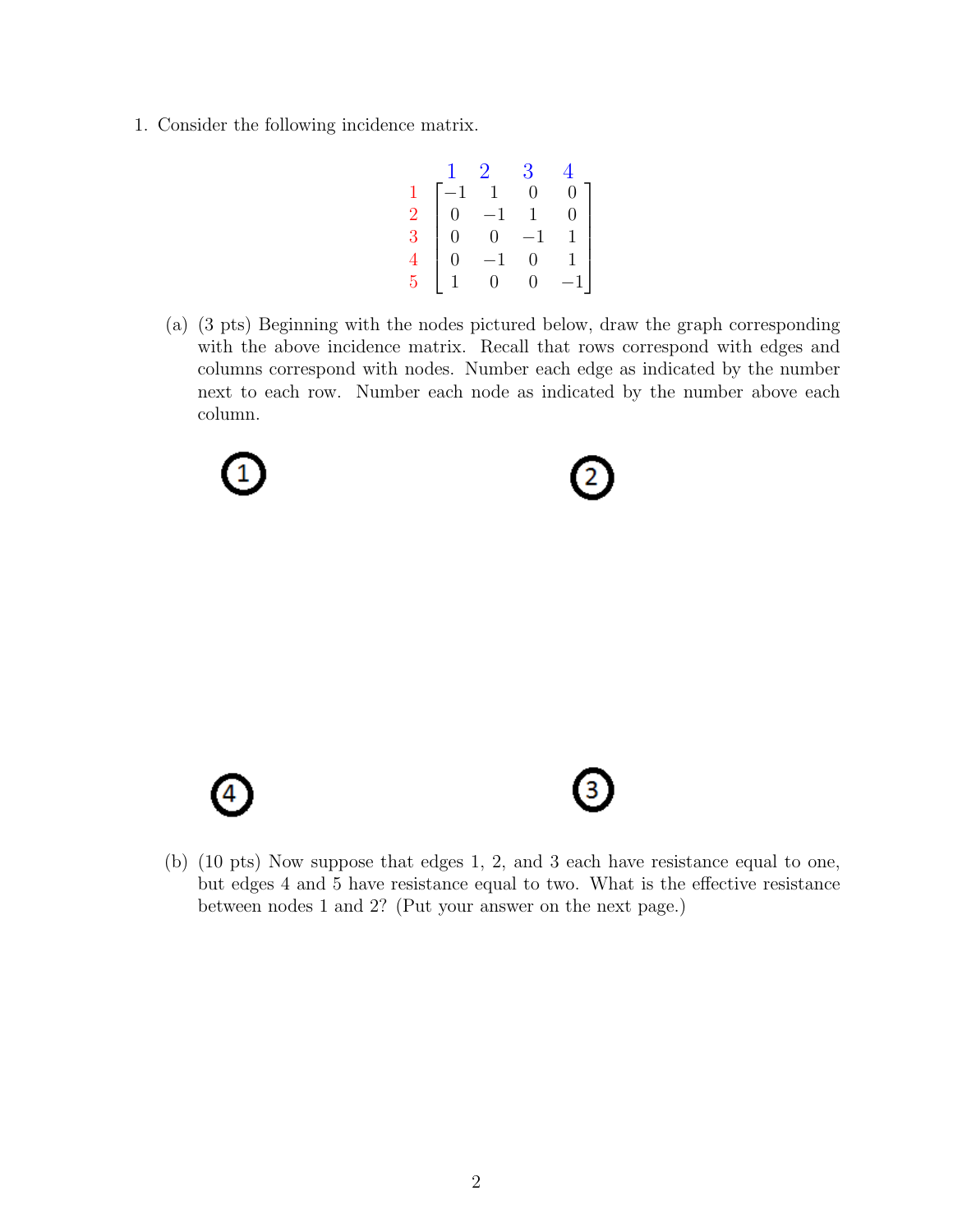Answer

3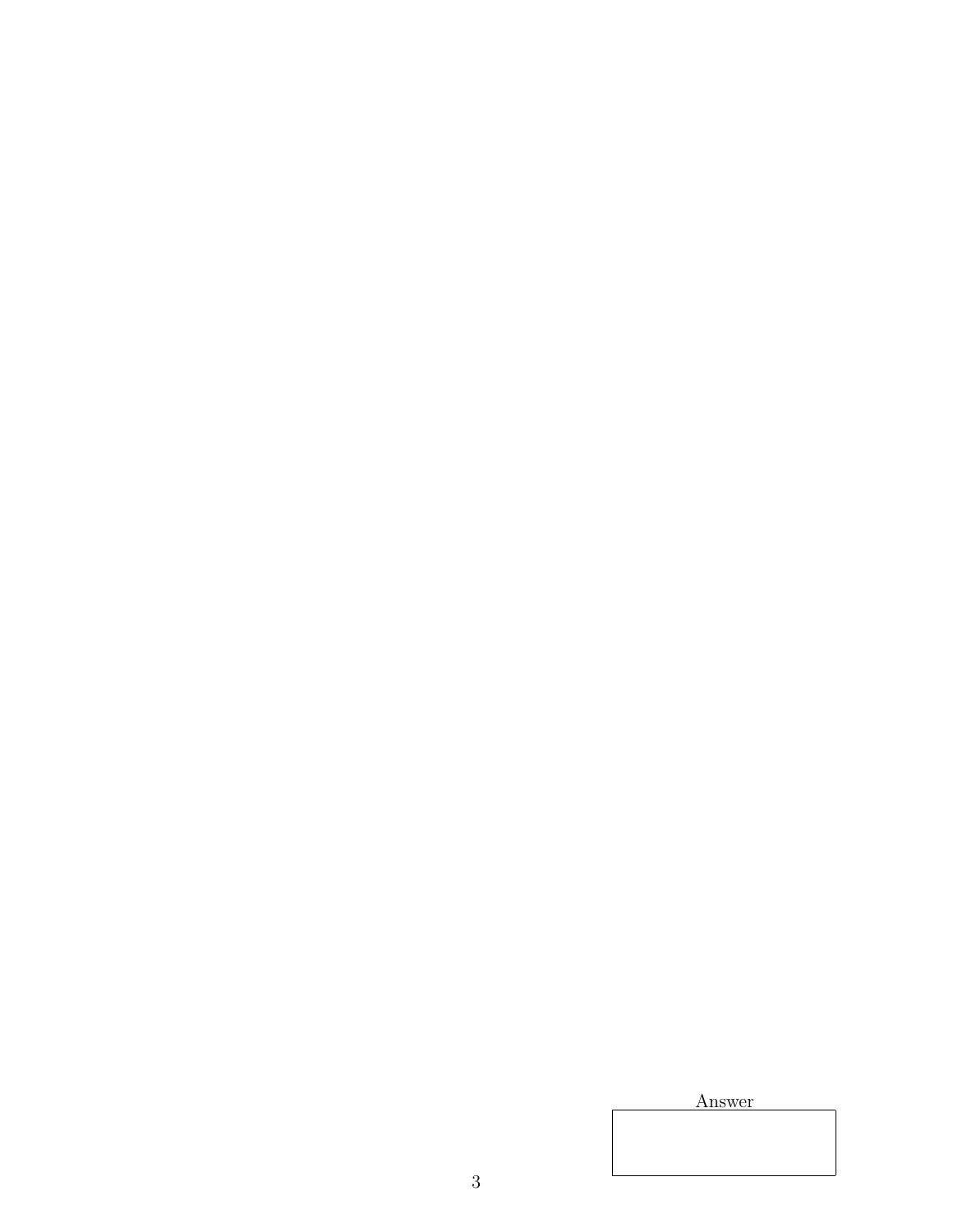2. (10 pts) Consider the differential equation

$$
f''(x) + xf(x) = 1,
$$
  $f(2) = 0,$   $f'(8) = 5$ 

in the interval  $2 \leq x \leq 8$ .

(a) Let  $F = [F_0, F_1, F_2, F_3]$  be the finite differences approximation to  $f(x)$  when  $N = 3$ . Write down the matrix equation that F must solve. (Note that the second boundary condition involves the derivative,  $f'(8)$ .)

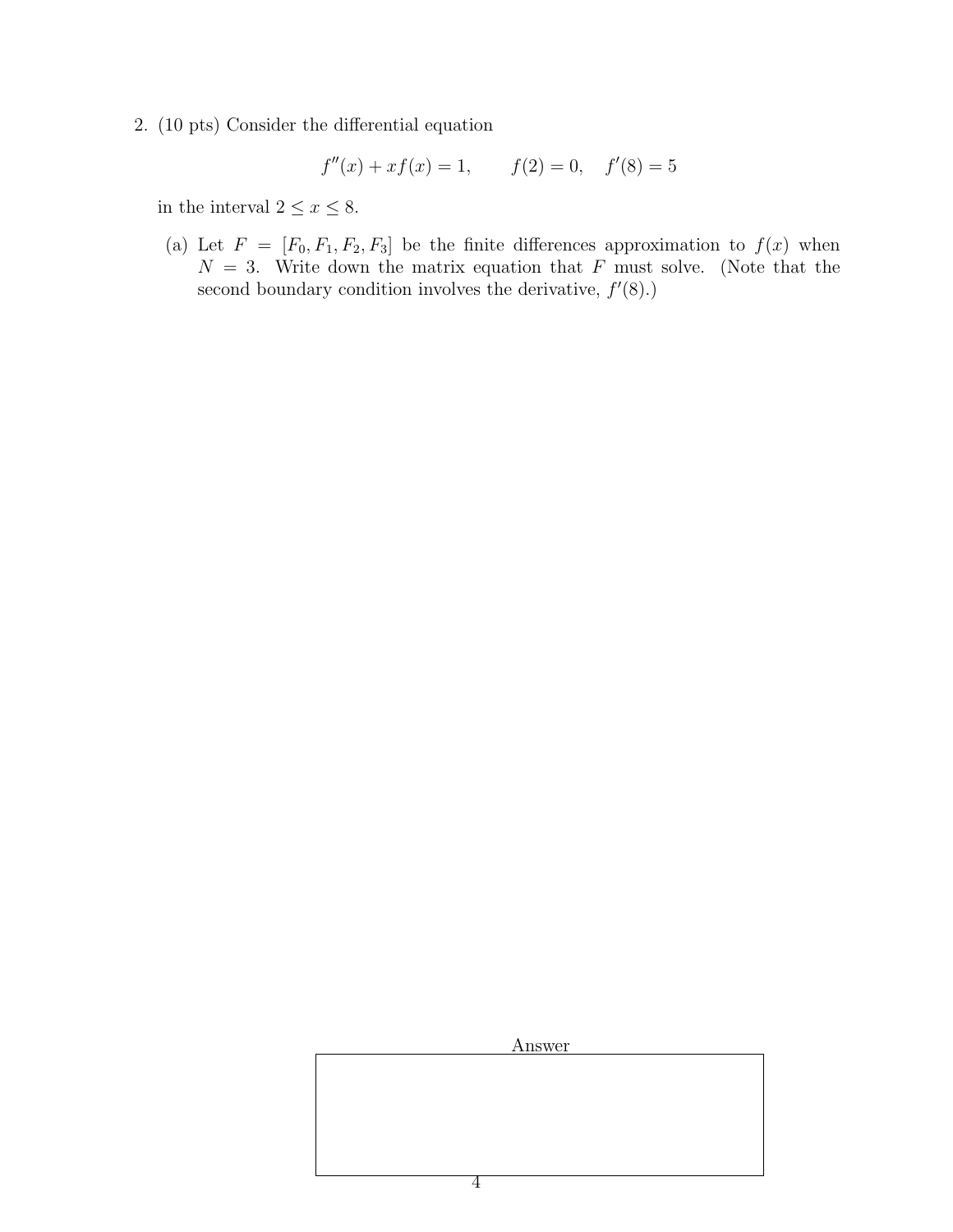(b) (10 pts) Now suppose  $N = 1000$ . Below is partial Matlab code to construct the finite differences matrix equation and solve it. Some pieces of code are missing. Fill in the missing pieces. In particular, any time you see blank lines of the form

\_\_\_\_\_\_\_\_\_\_\_\_\_\_\_\_\_,

there is a piece of code for you to fill in. (You don't necessarily have to use all of the lines.) Also, there is one error somewhere in the code that is already written. Find it and fix it.

```
>> N = 1000;
>>
>> % This program sets up and solves a matrix equation of the form
>> % A F = b, where F is a vector of length N+1 representing the
>> % discrete approximation to f.
>>
>> % We first set deltaX to be the length of the interval between
>> % points in our discretization
>>
>> deltaX = _____________
>>
>> % We now construct the matrix L. We first set it to all zeros
>> % and then add in entries.
\geq L = zeros(N+1, N+1);
>>
>> % Now add entries to L corresponding to the boundary conditions.
>>
>> _______________________________________________________________
>>
>>>
>> _______________________________________________________________
>>
>> % Now add the remaining entries to L.
>>
\frac{1}{2} > D = diag([0, -2*ones(1, N - 1), 0]);
\frac{1}{2} >> UD = diag([0, ones(1, N)], 1);
\frac{1}{2} > LD = diag([ones(1,N), 0], -1);
\frac{9}{2} >> L = D + UD + LD;
>>
>> % Now we construct Q
>>
>> _______________________________________________________________
>>
>> _______________________________________________________________
>>
>> _______________________________________________________________
>>
                            5
```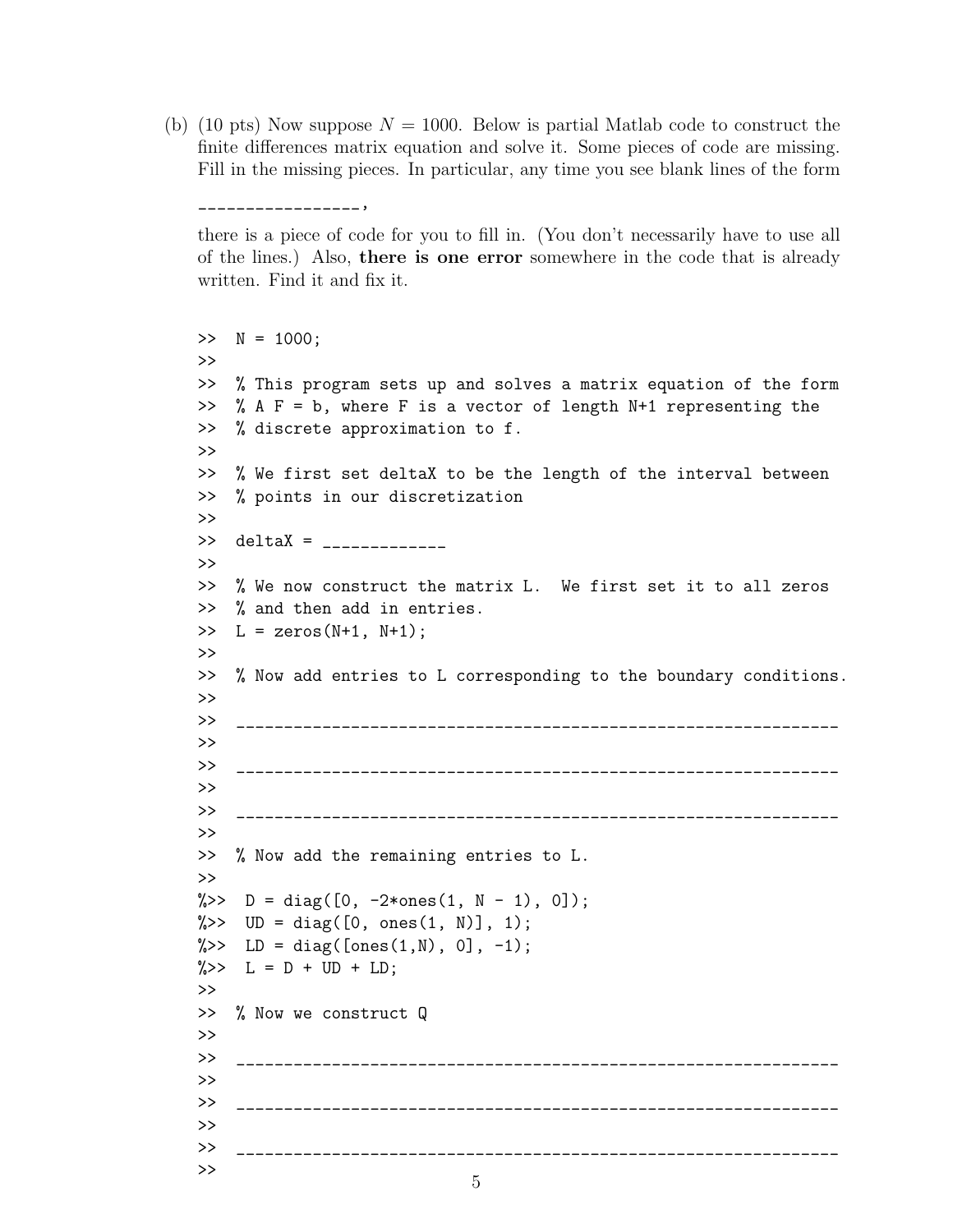>> % Now we construct the matrix A.  $\boldsymbol{>>}$  $\rightarrow$ >> % Now we construct the vector b  $\rightarrow$  $\rightarrow$  $\rightarrow$  $\rightarrow$ >> % Now we solve the finite differences matrix equation for F  $\rightarrow$  $>>$  F = \_\_\_\_\_\_\_\_\_\_\_\_\_\_\_\_\_\_\_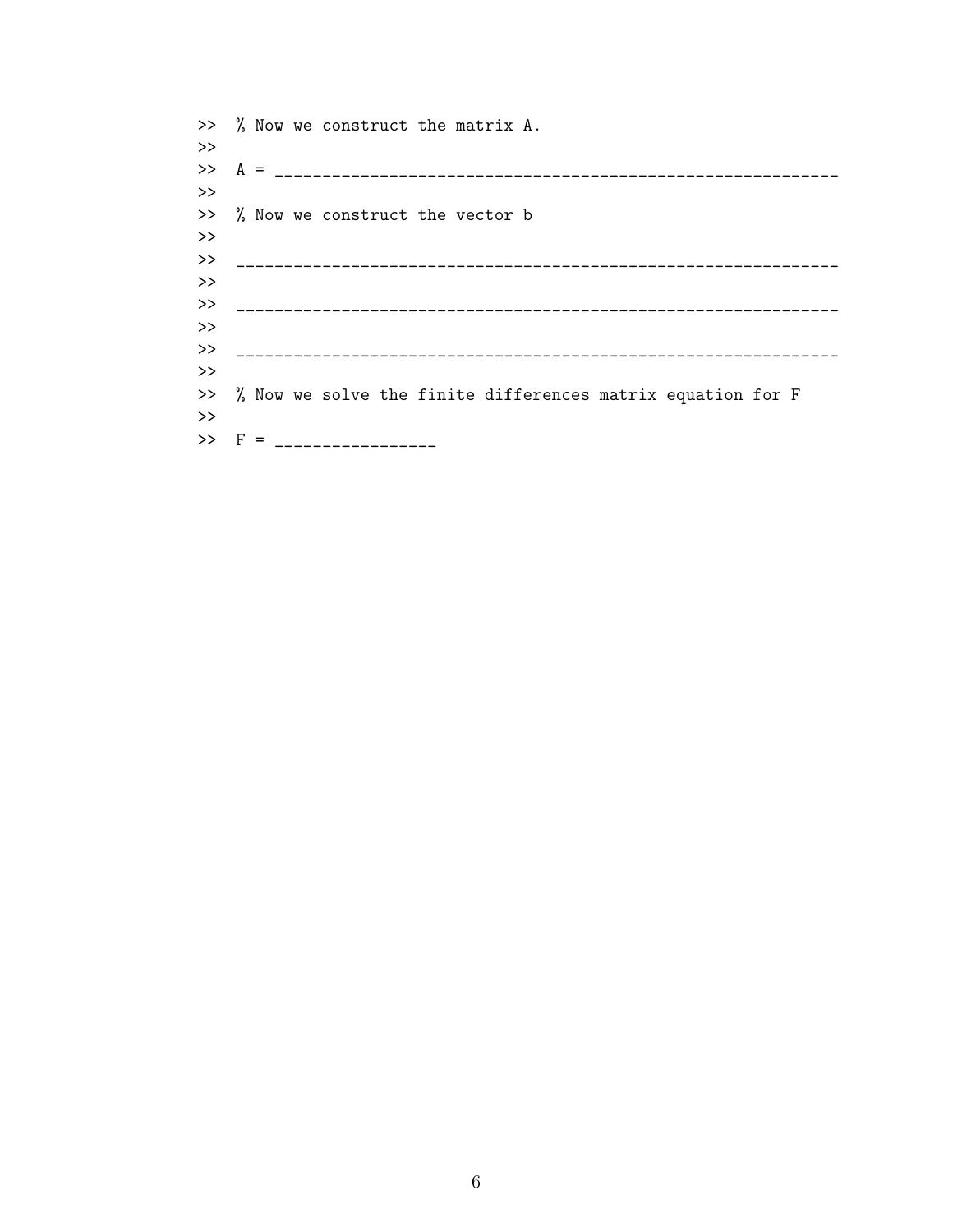3. (a) (5 pts) Let  $A$  be a **3 by 3** matrix of your choosing. From the orthogonality relation,  $R(A) = N(A^T)^{\perp}$  we know that it is impossible for  $R(A)$  to be equal to  $N(A^T)$ . However, is there some choice of A which satisfies  $R(A) = N(A)$ ? If so, find one, and give its reduced SVD. If not, why not?



(b) (5 pts) Let A be a 4 by 4 matrix of you choosing. Is there some choice of A which satisfies  $R(A) = N(A)$ ? If so, find one, and give its reduced SVD. If not, why not?

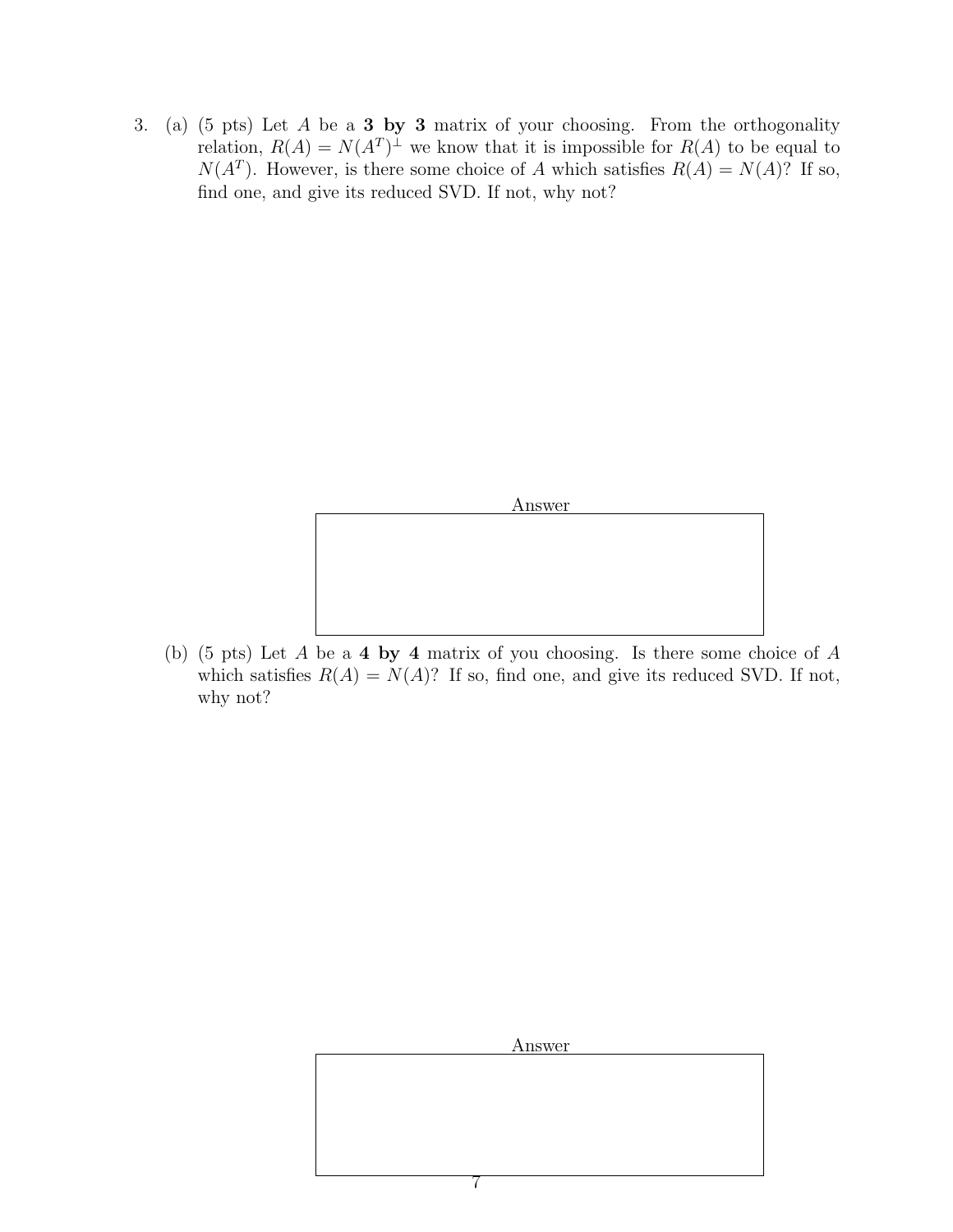4. (10 pts) Let

$$
q = \begin{bmatrix} 3 \\ 5 \\ 1 \\ 3 \end{bmatrix}, \quad v = \begin{bmatrix} 0 \\ 2 \\ 1 \\ 1 \end{bmatrix}, \quad x = \begin{bmatrix} 1 \\ 1 \\ 1 \\ 1 \end{bmatrix}, \quad y = \begin{bmatrix} 1 \\ -1 \\ 0 \\ 0 \end{bmatrix}, \quad z = \begin{bmatrix} 2 \\ 0 \\ 1 \\ 1 \end{bmatrix}
$$

Find a vector, w, which belongs to  $\text{span}(v, x, y, z)$ , and which, among all such vectors, has minimal Euclidean distance to q. (Part of the challenge is to determine what the question is asking!)

Answer

.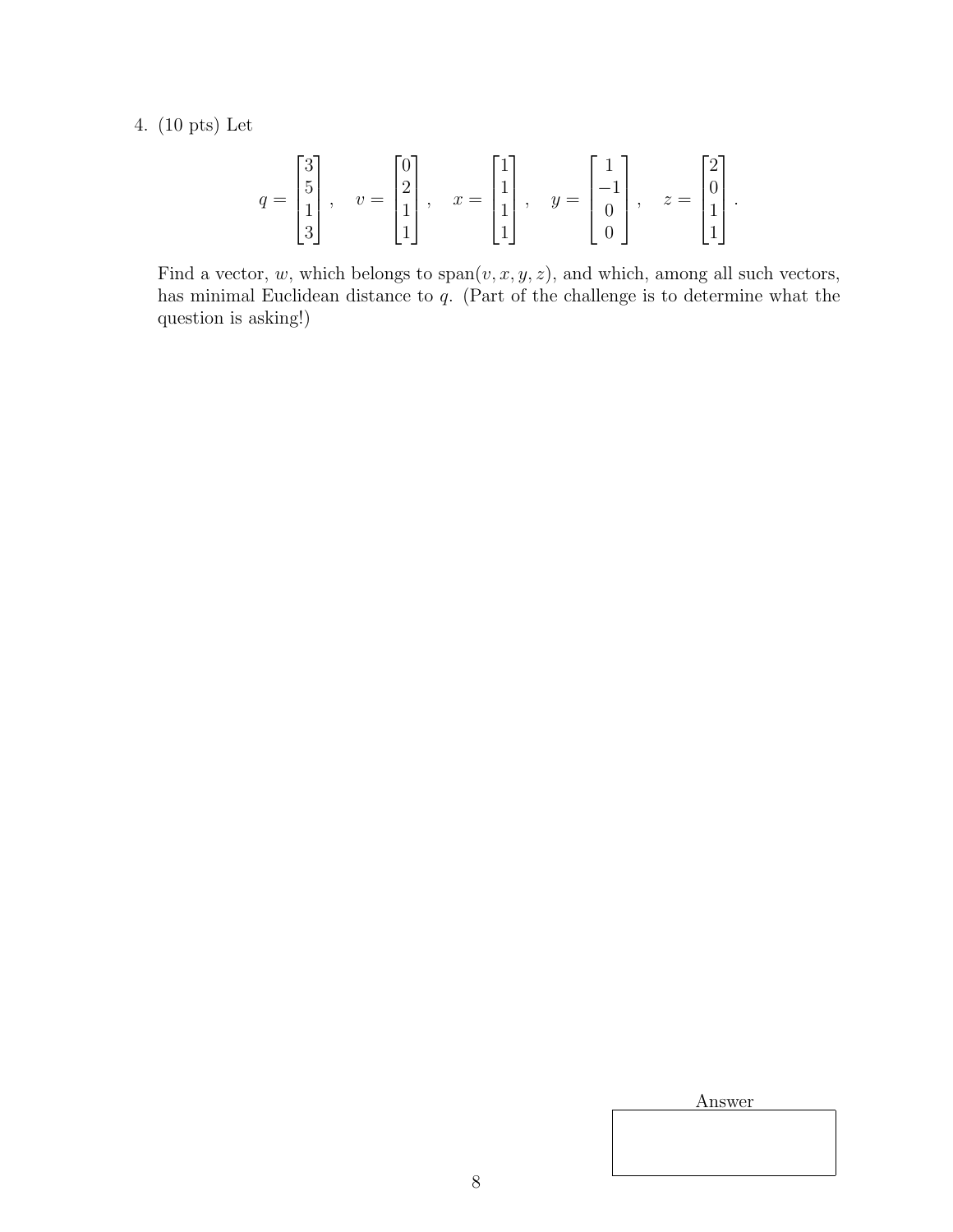5. (10 pts) Let A be a matrix with SVD  $A = U\Sigma V^*$  (this is the standard SVD, not the reduced SVD). Suppose that

$$
\Sigma = \begin{bmatrix} 1 & 0 & 0 & 0 \\ 0 & 2 & 0 & 0 \\ 0 & 0 & 3 & 0 \end{bmatrix}.
$$

A right-inverse of A is a matrix B which satisfies  $AB = I$ . Does A have two or more right inverses? If so, find two right inverses. If not, why not?

Hint: You may write your answer to the above question in terms of  $U$  and  $V$ . For example, if the question had been, what is  $A^*A$ ? Then the answer would have been

$$
A^*A = V\Sigma^*\Sigma V^* = V \begin{bmatrix} 1 & 0 & 0 & 0 & 0 \\ 0 & 4 & 0 & 0 & 0 \\ 0 & 0 & 9 & 0 & 0 \\ 0 & 0 & 0 & 16 & 0 \\ 0 & 0 & 0 & 0 & 0 \end{bmatrix} V^*.
$$

Answer